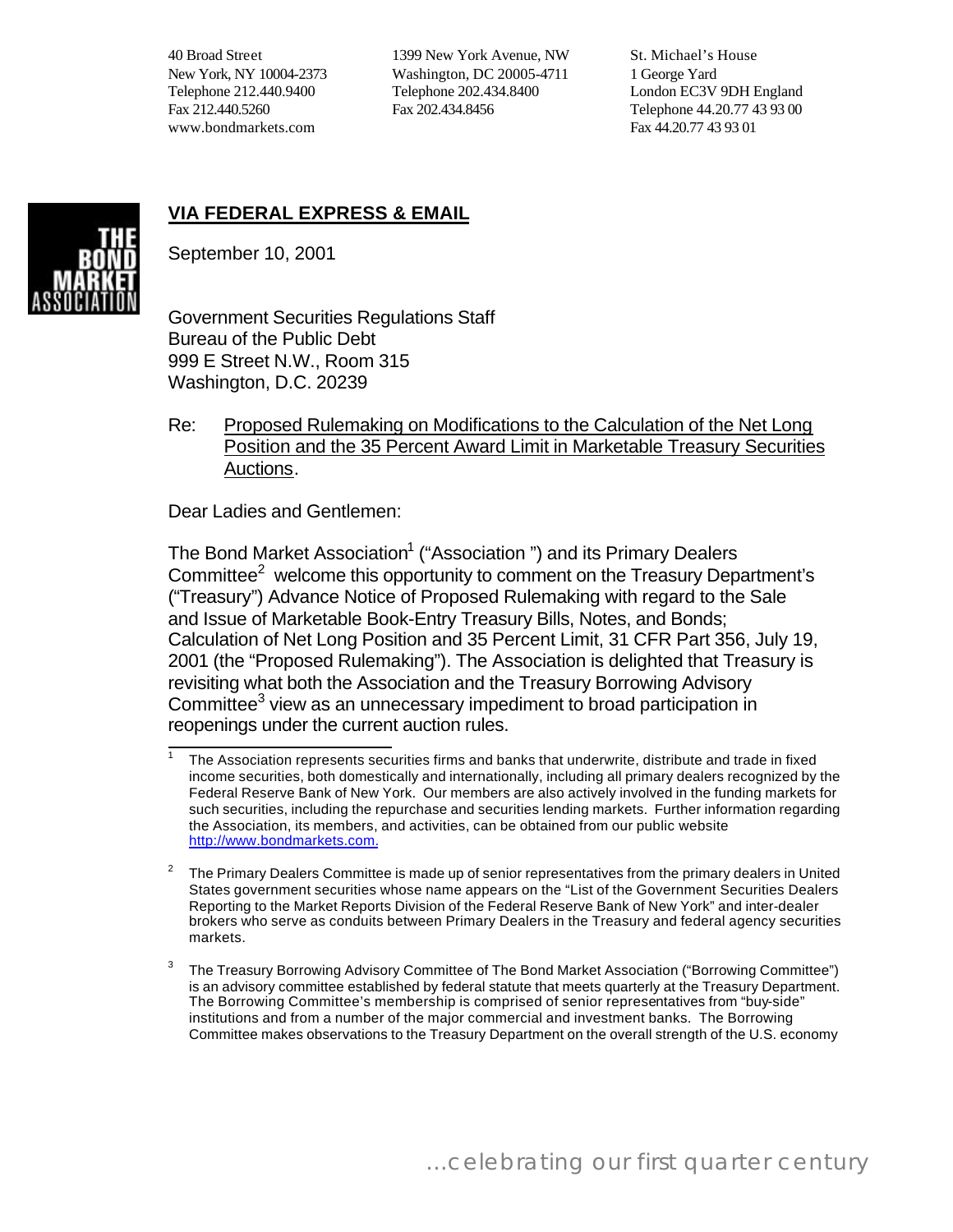# **A. Introduction**

The Association fully supports the Treasury's modification of the net long position ("NLP") reporting and 35 percent limit requirements (the "35 Percent Rule") as applied to reopenings. Treasury's decision last year to conduct regular reopenings of its longer-dated securities $4$  in order to preserve their liquidity has meant that some potential bidders may be unable to fully participate in reopenings under the existing 35 Percent Rule. The recent introduction of a new four-week bill as a reopened security has further underscored the need to modify the existing 35 Percent Rule so that the policy goals underlying the auction rules can continue to be met.

# **B. Executive Summary**

- The Association supports Alternative 1 as a reasonable means of ensuring broad auction participation in the context of more frequent reopenings. Creating a partial exclusion in the NLP calculation for a bidder's current holdings in the auctioned security would allow for broader participation in reopenings than under the current rules while still preventing the potential for undue concentrations of ownership in "on the run" Treasury securities immediately after an auction.
- The Association also finds merit in Alternative 4, as this approach would likewise ensure broader participation in reopenings with little danger of undue concentrations. Alternative 4 also has the added benefit of being easy to implement which is important given the cost associated with modifying each dealer's existing NLP reporting system.

# **C. Policies Underlying the 35 Percent Limit**

There are two general public policy objectives underlying the current auction rules and NLP reporting requirements. First, the auction rules in general, the NLP reporting requirement, and the 35 Percent Rule are all designed to ensure that Treasury auctions are fair and open with broad participation by a significant number of competitive bidders.<sup>5</sup> Obviously, if one or more potentially large bidders is excluded from fully participating in an auction, the pricing received by Treasury can be materially impacted. Thus, it is important that the NLP reporting requirements and 35 Percent Rule are crafted in a manner that allows Treasury to receive the most competitive rates possible when its securities are priced.

Second, Treasury's auction rules and related reporting requirements are intended to make sure that the ownership of Treasury securities immediately

l

as well as providing recommendations on a variety of technical debt management issues. The Bond Market Association does not participate in the deliberations of the Borrowing Committee.

<sup>4</sup> See Treasury Press Release (Feb. 2, 2000).

<sup>5</sup> See Advanced Notice of Proposed Rulemaking at 3.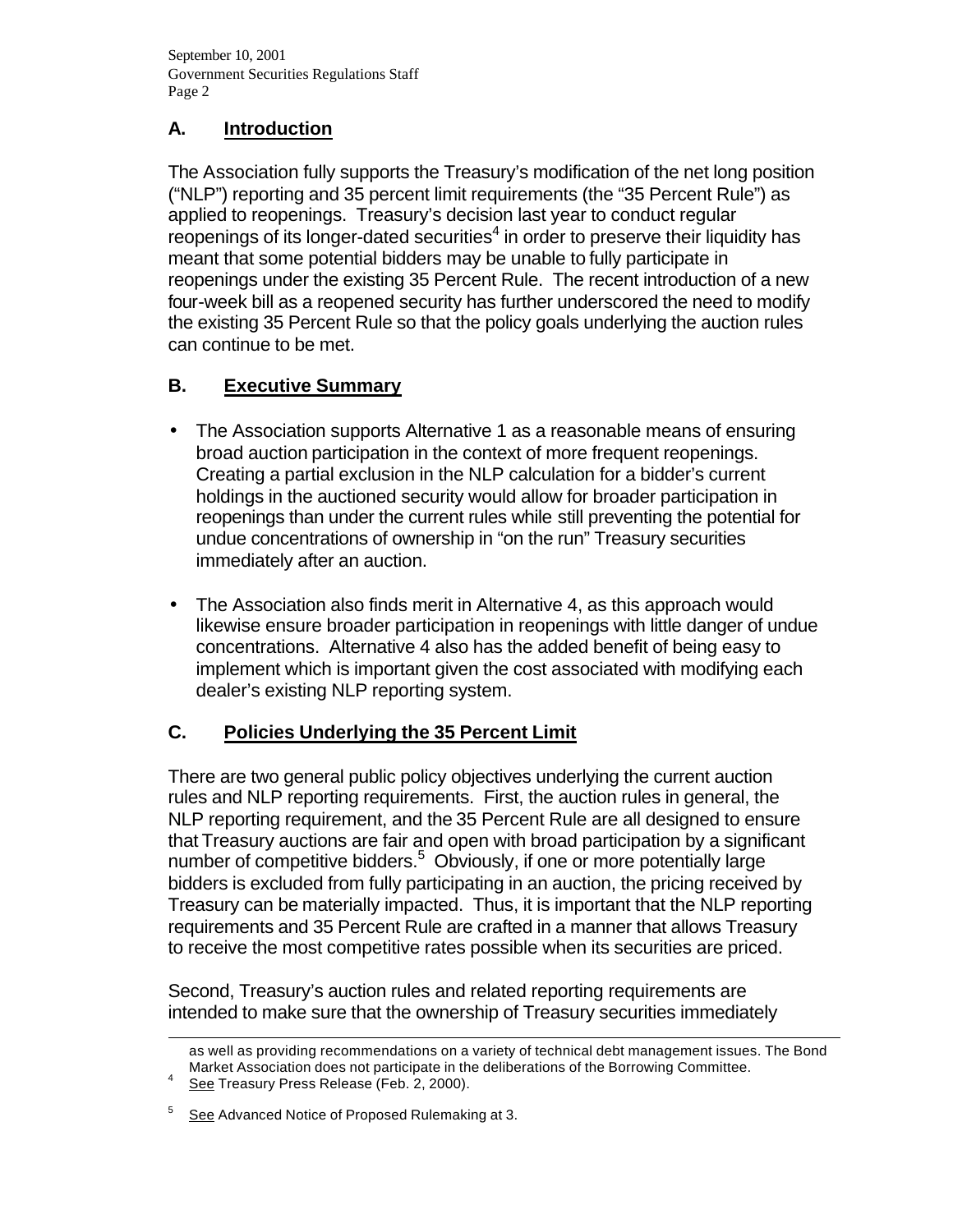after an auction remains broadly dispersed and not subject to undue concentration of ownership. There are a number of obvious benefits that Treasury derives from ensuring that its securities are broadly distributed. However, it is just as important to the dealer community that a deep and liquid supply of any new "on the run" Treasury security is available as repo collateral and for purchase in the secondary market immediately after the auction.<sup>6</sup> Fortunately, the existing 35 Percent Rule and NLP reporting requirement are designed to provide such comfort to all bidders because they ensure that the ownership of newly issued Treasury securities is broadly dispersed. While these two equally important policy goals can sometimes conflict, it is important that any changes to the existing 35 Percent Rule minimize the likelihood that a dealer will have difficulty obtaining auctioned securities in the secondary market immediately following an auction.

The Association applauds Treasury for recognizing that the existing 35 Percent Rule has the potential to unnecessarily limit the ability of certain larger bidders to participate in an auction involving a reopened Treasury security, thereby undermining a fundamental policy objective of the auction rules. As indicated in the Proposed Rulemaking, Treasury should attempt to strike the best possible balance between the twin goals of fostering broad participation in its auction and limiting the potential for excessive concentration of ownership of its securities. For the reasons expressed below, the Association would encourage Treasury to amend the current 35 Percent Rule by implementing either Alternative 1 or Alternative 4 as described in the Proposed Rulemaking.

# **D. Discussion of the Alternatives in the Proposed Rulemaking**

#### **Alternative 1**

The Association fully supports Alternative 1 as an amendment that would facilitate broader participation in auctions while still limiting the potential for undue concentration of ownership of Treasury securities immediately after an auction. Alternative 1 will enable larger bidders to participate more fully in a reopening. Creating a partial exclusion in the NLP calculation for a bidder's current holdings in the auctioned security strikes an appropriate balance between the goals of fostering broad participation in auctions and preventing undue concentrations of ownership of Treasury securities. Alternative 1 correctly takes into account the reduced number of primary dealers, the increasing size of the balance sheets of certain dealers and their affiliated holding companies, and the

 $\overline{\phantom{a}}$ 6 For instance, one of the responsibilities of a primary dealer is to participate actively in Treasury auctions. While dealers take on substantial market risk when they choose to participate in a Treasury auction, dealers are able to bid aggressively and participate actively in an upcoming auction, in part, because of the existence of a healthy "when issued" market that allows the dealer and its customers to come to an agreement before an auction on the yield at which the customer will receive the auctioned securities on the auction settlement date. One by-product of the active "when issued" market in Treasury securities, however, is that dealers frequently enter into an auction substantially short the auctioned security. Dealers, therefore, need to know that they can obtain the securities they need to deliver to their customers either in the auction itself or immediately thereafter in the secondary market.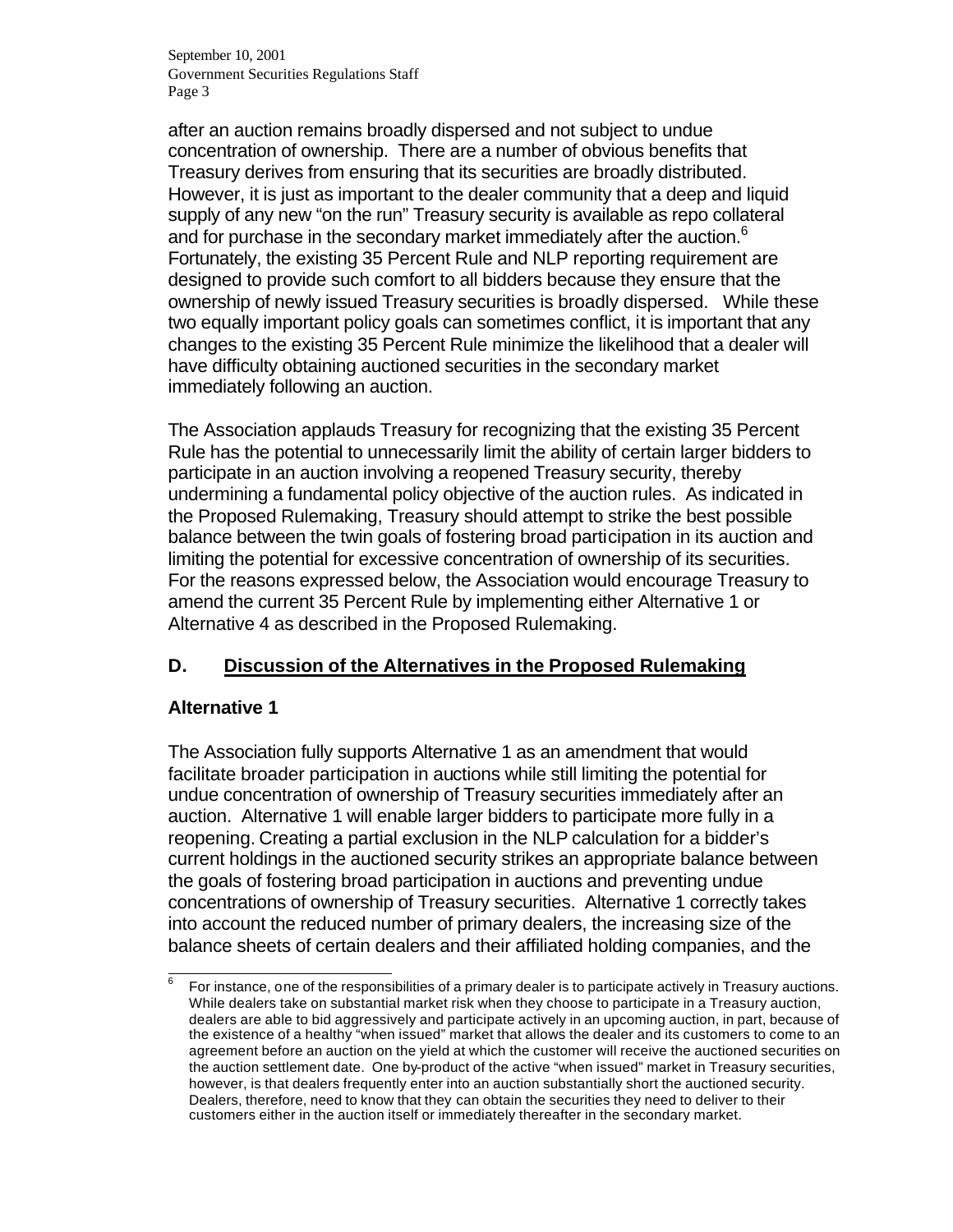shrinking average issuance size. Given the characteristics of today's Treasury market, large dealers and their affiliates should not be penalized for holding a sizable amount of the already outstanding Treasury security so long as such holdings do not exceed 35 percent of the combined prior offering amounts of the security.

We understand that Treasury may be concerned that some dealers may have difficulty modifying their own internal NLP calculation and reporting systems in order to be able to take advantage of the option of excluding a certain amount of their current holdings when calculating their NLP. Obviously, if the NLP information received by a dealer from its affiliates does not specifically break down the type of holdings an affiliate has in the outstanding securities, the dealer will have difficulty taking advantage of the proposed exclusion. However, the Association does not believe that such system modifications will be unduly difficult or expensive for dealers to accomplish.

#### **Alternative 4**

The Association also finds merit with Alternative 4. Of the options presented in the rule proposal, Alternative 4 is perhaps the easiest to implement from a training and compliance system standpoint. Some market participants believe that Alternative 4 would allow for broader participation in reopenings than Alternative 1 without creating any additional danger of undue concentrations because Treasury has other effective tools at its disposal to prevent manipulations such as short squeezes. These tools include the Treasury's general anti-manipulation authority under the Government Securities Act, the Federal Reserve's market surveillance function, the weekly FR2004 reporting requirements imposed on the primary dealers and the Treasury's own broad authority to impose large position reporting requirements on all market participants.

Under Alternative 4, a bidder would still be prohibited from being awarded more than 35 percent of the securities issued in a reopening. Moreover, taking into account a bidder's existing position in the outstanding security just before an auction is arguably unnecessary to ensure a fair auction since the auction rules were only designed to ensure broad distribution of securities in the primary market and in the first few hours or days following an auction.<sup>7</sup>

Establishing a limit on auction awards that does not take into consideration a bidder's positions in an outstanding issue could potentially result in a single bidder acquiring an aggregate position in the auctioned security large enough to impair the liquidity of the issue in the secondary market.

l 7 For instance, there is nothing in the current auction rules that specifically prohibits a bidder or other market participant form acquiring more than 35 percent of the auctioned securities via the secondary market in the hours immediately following the auction.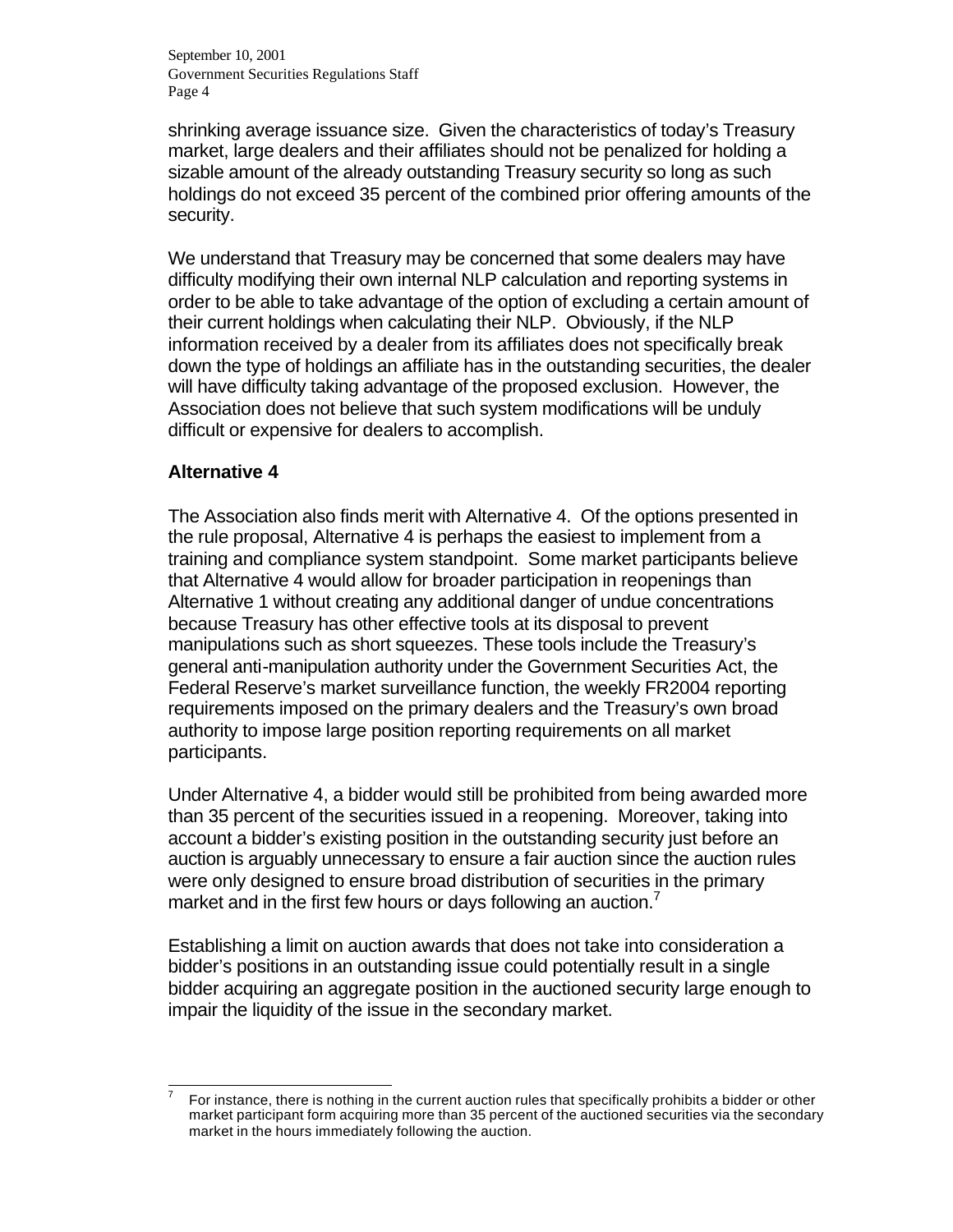Nevertheless, the Association believes that Alternative 4 does not have the potential to inhibit liquid and orderly secondary market trading in that issue for two reasons. First, this approach would still limit the total amount awarded to a single bidder to 35 percent of the new issuance. As a result, the new issuance will be broadly dispersed among market participants and the "street supply" of the new issue will be more than sufficient to support an orderly and liquid secondary market. Second, under Alternative 4, a successful bidder would still have its award reduced to the extent the bidder was long the security in the "when issued" market.

# **E. Discussion of the Other Alternatives in the Proposed Rulemaking**

The Association and its Primary Dealers Committee also considered the various other alternatives described in the Proposed Rulemaking. However, the Association does not favor any of these other approaches.

#### **Alternative 2**

With respect to Alternative 2, the Association believes this solution would fail to strike the appropriate balance between robust auction participation and market integrity. Under this approach, the NLP reporting requirement would be eliminated altogether, and Treasury would reduce the 35 percent limit to 25 percent (or some other amount below 35 percent). The appeal of this approach lies in its simplicity – namely that it eliminates much of the current compliance burden faced by bidders. However, the dealer community has already borne the expense of developing and implementing the systems necessary to comply with the current NLP reporting requirements. Given that today's Treasury auctions benefit from being fairer and more transparent due to the NLP reporting obligations and award limits, the Association sees no reason why Treasury should now abandon altogether its NLP reporting requirements.

# **Alternative 3**

Similarly, the Association does not support Alternative 3. Under this approach, the current NLP calculation rules would remain the same. However, the 35 percent limit would be based on the public offering amount plus any previous offerings of the same security*.* The problem with this approach is that it does not adequately support the policy of ensuring that ownership of Treasury securities remain broadly dispersed. This approach could theoretically allow a single bidder to be awarded 100 percent of the securities being auctioned. Thus, under this approach, if Treasury had offered \$10 billion of a Treasury security in a previous auction, and then subsequently offered an additional \$5 billion in a reopening, a bidder with no NLP could be awarded the entire reopening amount (\$15 billion x .35= \$5.25 billion). In contrast, under this example Alternative 4 would only allow a single bidder to be awarded \$1.75 billion - 35 percent of the new issuance.